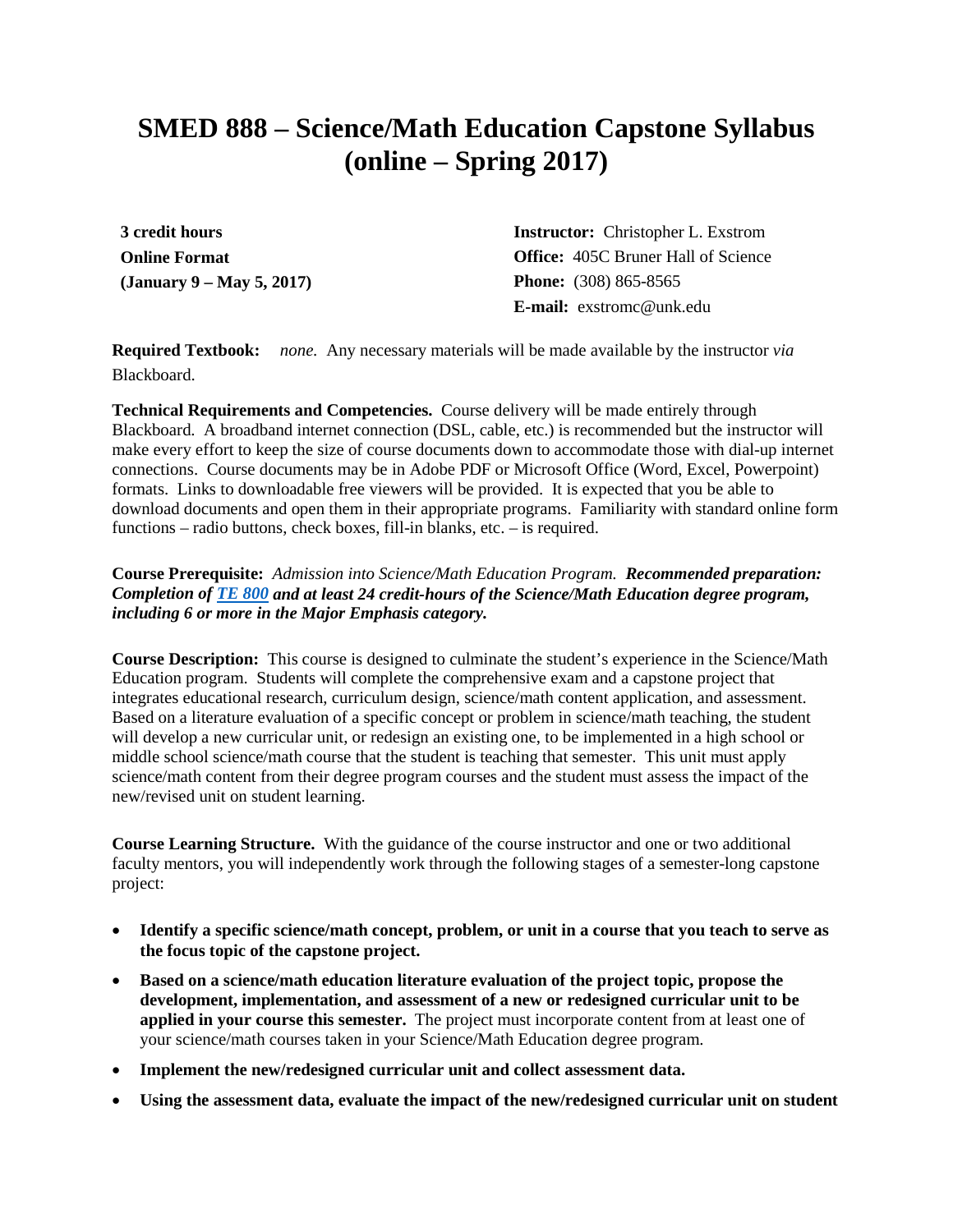**learning.**

- **Prepare a written report of the project results and complete a set of written comprehensive exam questions prepared by the Science/Math Education Program Committee.**
- **Complete a reflection assignment that addresses concerns or questions about the project report and/or comprehensive exam. This assignment may be written or oral.**

**Faculty Roles in SMED 888.** You will work independently with guidance and mentorship from two or three faculty members in the Science/Math Education program. *You must contact individual faculty members and request that they serve as your faculty mentors in this course*:

- **Course Instructor.** Will be responsible for the online delivery of the SMED 888 course to include the establishment of interim and final project deadlines, collection and grading of assignments (with input from the faculty mentor(s) Science/Math Education Program Committee, and/or comprehensive exam question authors as needed), and coordinating and presiding over the students' meetings with the Science/Math Education Program Committee. The course instructor may also serve as one of the two faculty mentors.
- **Content Faculty Mentor.** This must be a UNK Graduate Faculty member in the same disciplinary area of the course to which the capstone project is being applied. It is suggested that this faculty mentor be a current/previous course instructor or the Science/Math Education Graduate Program Committee representative from the appropriate disciplinary area. The SMED 888 course instructor may serve in this capacity if his or her expertise is in the appropriate disciplinary area. The content faculty member will guide you as needed during all phases of the project with an emphasis on the science/math content involved.
- **Teaching Methods Faculty Mentor.** This must be a UNK Graduate Faculty who is either a member of the Department of Teacher Education or is otherwise qualified to teach science/math pedagogy courses. It is suggested that this faculty mentor be a current/previous course instructor or a Science/Math Education Graduate Program Committee representative who meets this requirement. The SMED 888 course instructor may serve in this capacity if he or she meets this requirement. The teaching methods faculty mentor will guide you as needed during all phases of the project with an emphasis on the research, pedagogy, and assessment aspects.

#### **NOTE:** *These three roles must be served by at least two different faculty members.* In other words, the course instructor cannot also serve both faculty mentor roles.

#### **GRADING**

| Capstone Project Proposal    | 30% |
|------------------------------|-----|
| Capstone Project Report      | 30% |
| Comprehensive Exam           | 30% |
| <b>Reflection Assignment</b> | 10% |

**Grading Scale.** The following weighted percentage point scale will be applied: A (90.00-100), A- (85.00-89.99), B+ (80.00-84.99), B (70.00-79.99), B- (65.00-69.99), C+ (60.00-64.99), C (50.00-59.99), F (below 50.00).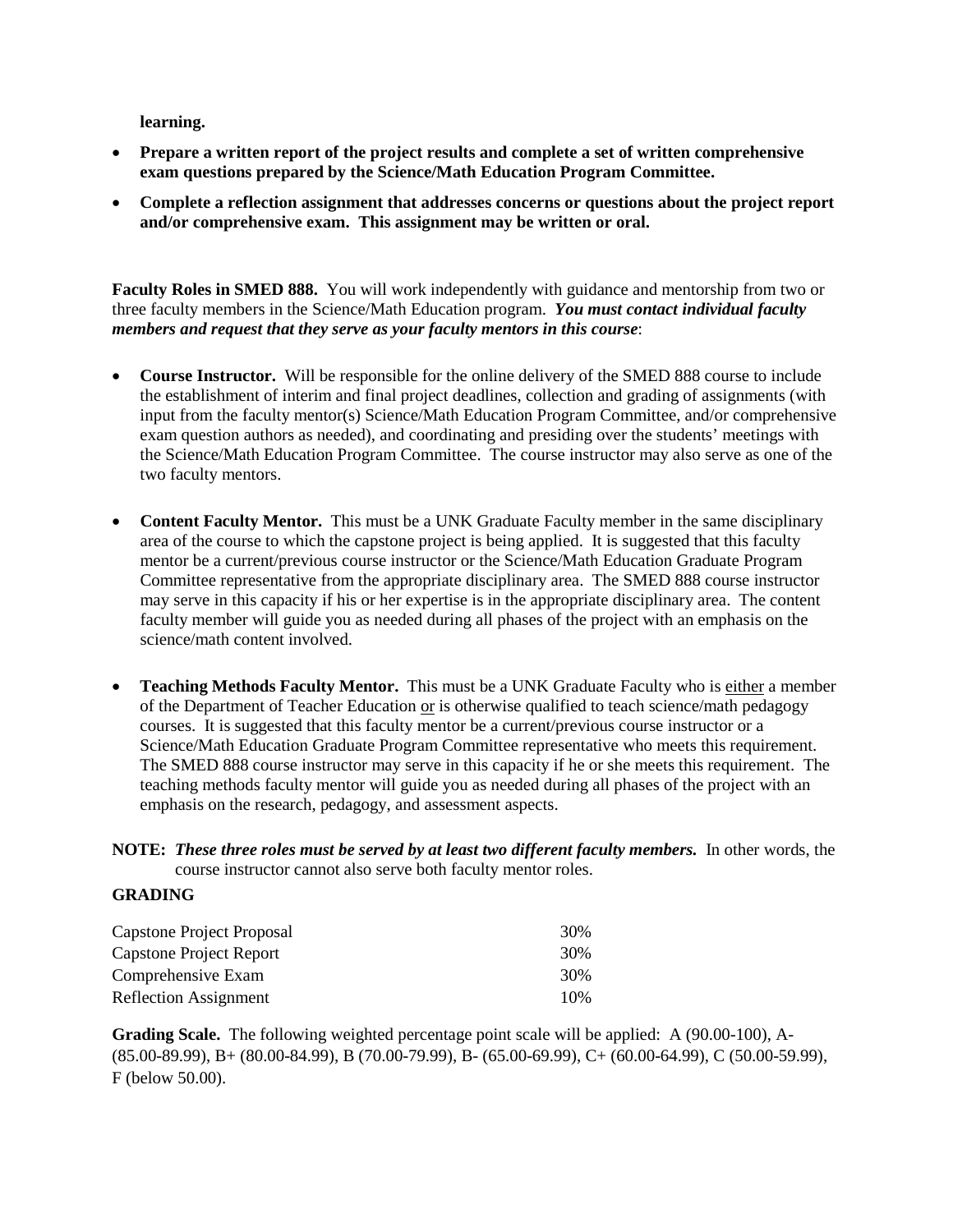### **SMED 888 COURSE COMPONENT DESCRIPTIONS**

**Capstone Project Proposal.** While there are no word or length limitations, the proposal must include the following:

- **Identification of the class (subject and grade/level) in which the project will be implemented**
- **Identification of UNK faculty mentor(s)**
- **Description of the focus topic to be addressed and a justification for its need of addition to, enhancement of or revision within your class curriculum.** This justification must include support from the education research literature and/or state- or federally published educational data.
- **Description of a new or revised 2-5 day curricular unit to be implemented in your class.** This must include a thorough outline of class lectures/discussions as well as complete versions of any assignments, quizzes, tests, laboratory/field experiences, and/or presentation projects included in the unit. Your choices of pedagogical methods for enhancing student learning should be supported by the education research literature.
- **Description of an assessment data and analysis plan**
- **Description of pertinent state and/or national standards that this new curricular unit will address**

The proposal will be graded by the course instructor with input from the faculty mentor(s) and/or Science/Math Education Graduate Program Committee as needed according to the rubric provided in class. You will be given feedback with comments and suggestions to apply before implementing the project.

**Capstone Project Report.** While there are no word or length limitations, the report must include the following (items in italics may be copied from the project proposal):

- *Identification of the class (subject and grade/level) in which the project will be implemented*
- *Identification of UNK faculty mentor(s)*
- *Description of the focus topic to be addressed and a justification for its need of addition to, enhancement of or revision within your class curriculum***.**
- **Description of a new or revised 2-5 day curricular unit to be implemented in your class.** This should be largely the same as you turned in for your proposal, but update with any modifications made.
- **Assessment data analysis results**
- **Discussion of the new/revised curricular unit's impact on student learning.** This should be heavily based on your assessment data and supported by literature references where possible. Describe (and support) any modifications you would make to this unit when offered in the future.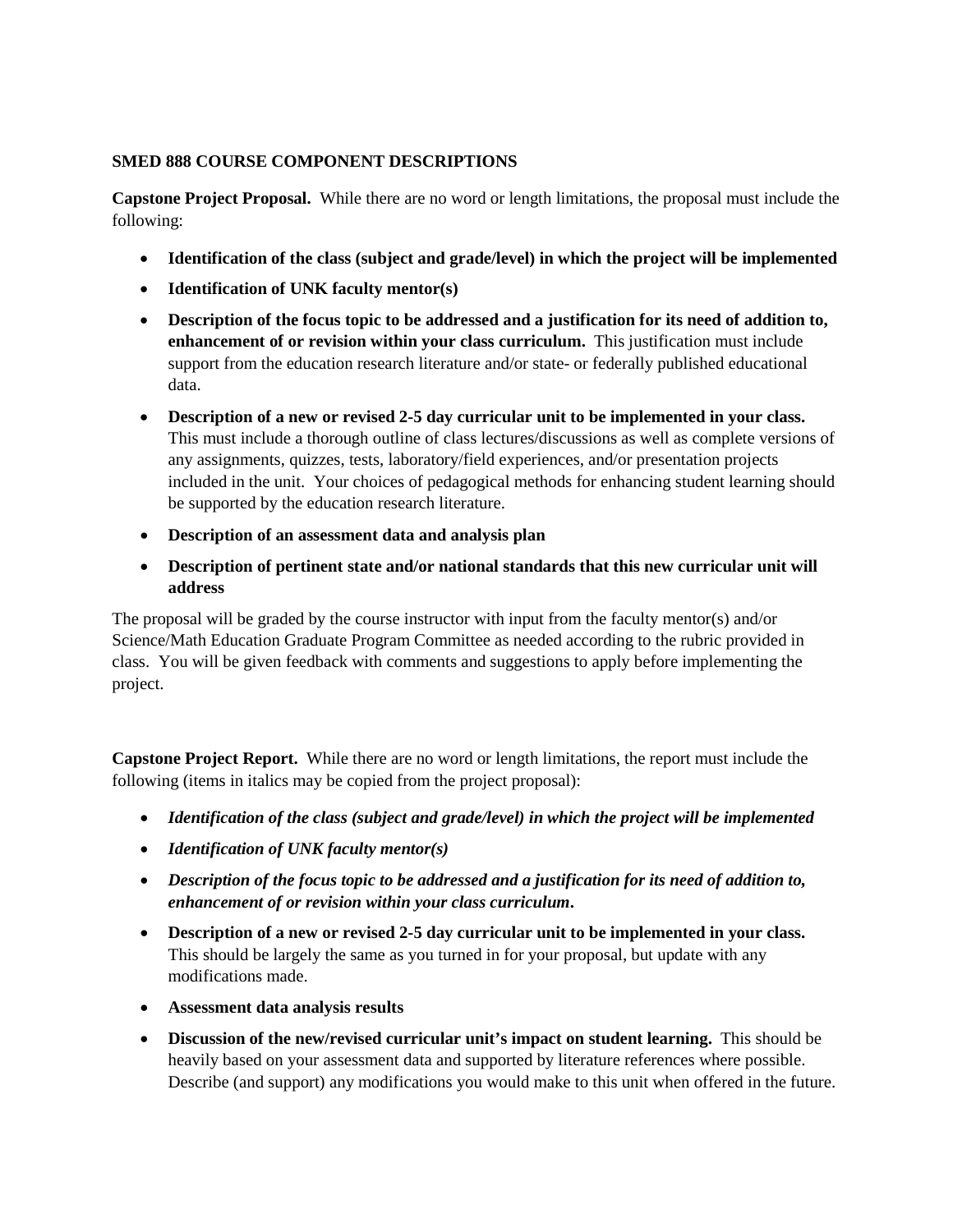## • *Description of pertinent state and/or national standards that this new curricular unit will address*

The proposal will be graded by the course instructor with input from the faculty mentor(s) and/or Science/Math Education Graduate Program Committee as needed according to the rubric provided in class. Feedback will be discussed during the meeting with the Science/Math Education Program Committee.

**Comprehensive Exam (Part 1).** At or around the 6<sup>th</sup> week of the semester, you will take a comprehensive exam (3-4 hour time limit, closed-book/notes) specific to your degree program. This is a UNK Graduate School requirement for graduation. Exam questions are compiled by the course instructor and approved by the Graduate Program Committee, who may seek input and/or solicit questions from students' past instructors. Questions will cover material from one-half to three-fourths of the courses in your degree program. Each question will be linked to at least one of the five assessment targets given in the comprehensive exam grading rubric/scale attached at the end of this syllabus. The exam is administered by a proctor to be identified by you. At the beginning of the semester, the instructor will ask you to complete and submit the Science/Math Education Comprehensive Exam application that will be provided in class.

Based on the exam answers, each of the five assessment targets will be assigned a score from 0 to 10. The exam score will be the sum of the individual assessment target scores. *If all assessment target scores are at least 7 points ("Meets Expectations"), you will not take Part 2 of the exam and your Part 1 exam score will stand as the comprehensive exam score to be factored into your SMED 888 grade.*

More information about the comprehensive exam can be found here:

<http://www.unk.edu/academics/science-math-ed/current-students.php>

**Comprehensive Exam (Part 2).** If one or more assessment target scores are below 7 points ("Does Not Meet Expectations"), then you will be required to take Part 2 of the comprehensive exam. The format may be written or oral as determined by the Graduate Program Committee. These questions will cover only the assessment target(s) with score(s) below 7 points. The Graduate Program Committee will grade Part 2 of the exam. **If answers in a designated assessment target area meet or exceed the "Meet Expectations" criteria, that target assessment score will be raised to 7 points.** If answers in a designated assessment target area <u>do not</u> meet the "Meet Expectations" criteria, that target assessment score will not be changed from what was scored in Part 1. *The Part 2 exam score, which by definition must be equal to or greater than the Part 1 score, will stand as the comprehensive exam score to be factored into your SMED 888 grade.*

**NOTE:** In terms of authorization for graduation, having any assessment target score below 7 points ("Does Not Meet Expectations") after taking Part 2 constitutes failure of the comprehensive exam. If this happens, you may re-take the comprehensive exam next semester outside of the capstone course.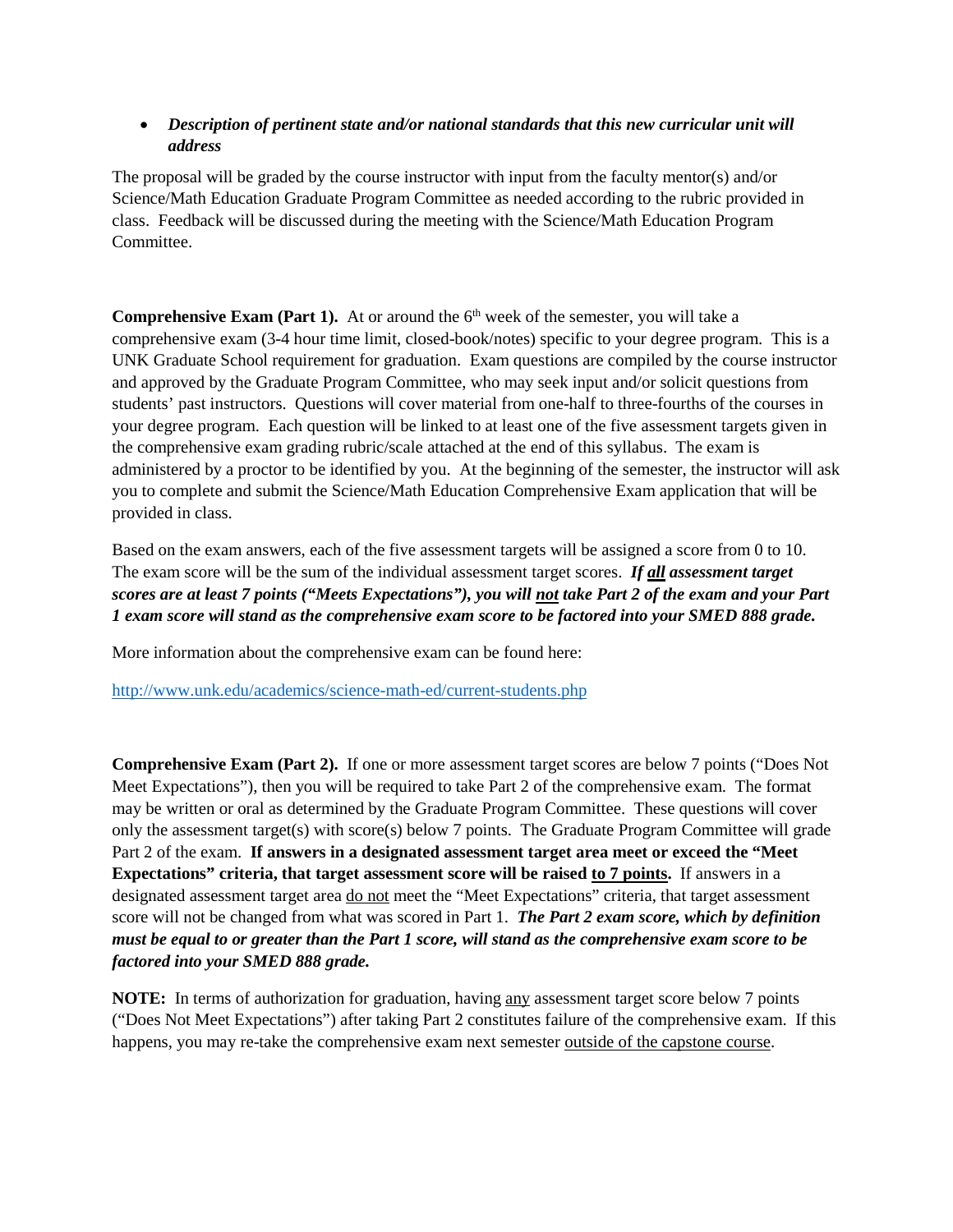**Reflection Assignment.** You will be assigned to address a series of questions based on the results of your comprehensive exam and final project report. The assignment format may be a written response, recorded oral report, or the questions and responses may be given during a meeting with the instructor, faculty mentor(s), and/or member of the Science/Math Education Graduate Program Committee. The instructor will specify the format to be employed in a given semester. Regardless of format, it will be expected that some deeper understanding of the capstone project (design, results, assessment), science/math content knowledge related to the comprehensive exam and/or capstone project, and pedagogical theory and techniques be conveyed. The assignment will be graded according to the rubric provided in class.